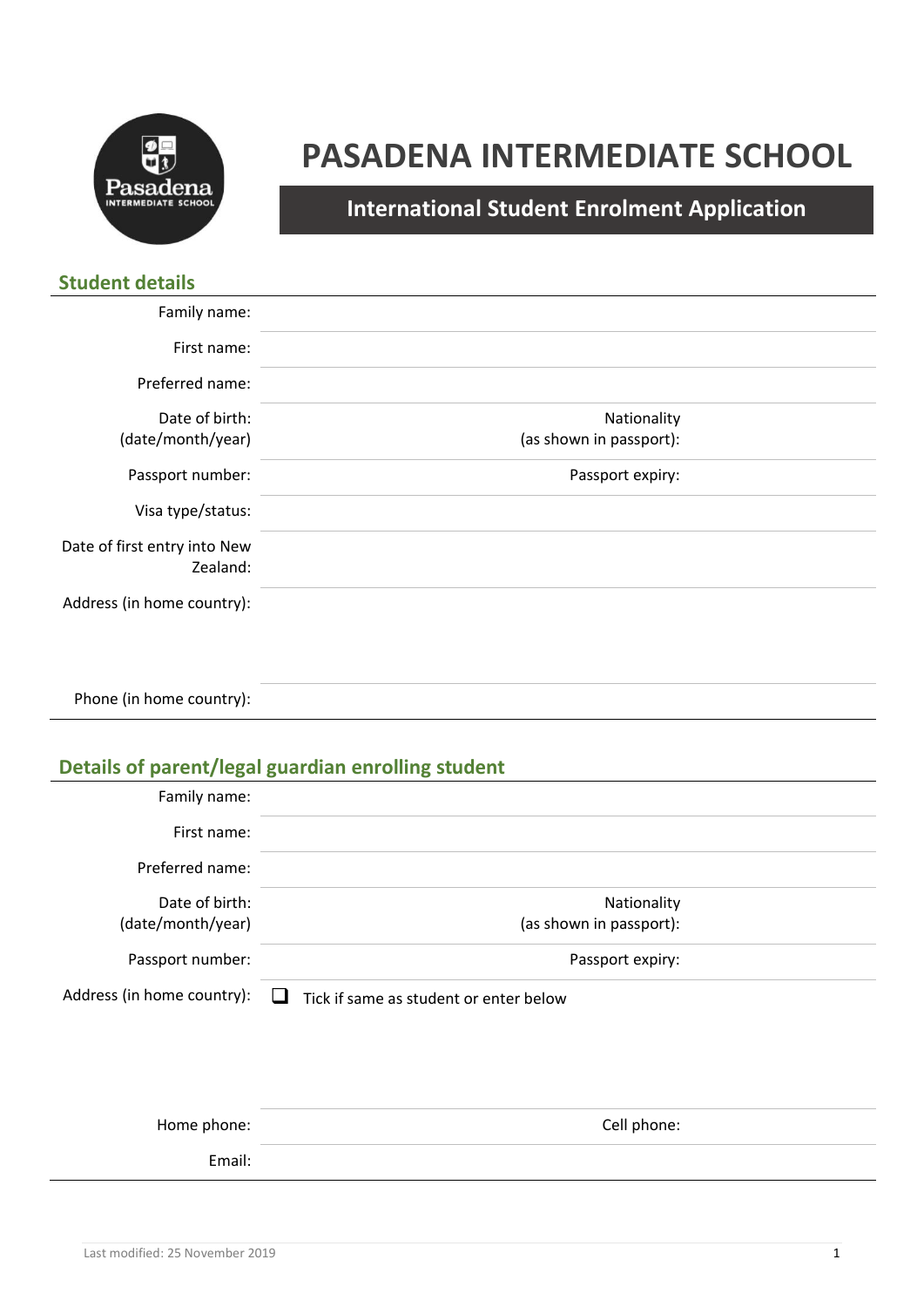#### **Enrolment**

Length of enrolment:

#### **Insurance**

Your child must have medical and travel insurance to cover the period of study, from leaving home to returning home. Please provide copies of these insurance policies in English.

# **Health** Vaccinations (please list OR provide a vaccination certificate in English): Date received: Has the student had a tetanus injection in the last 5 years?  $\Box$  Yes  $\Box$  No Has the student been in contact with any contagious diseases within the last 3 months?  $\Box$  Yes  $\Box$  No If yes, please give details: Medical conditions (please list): Enter any medication required: Allergies (please describe):  $\qquad \qquad$  Enter any medication required: Does the student suffer from a disability? If yes, please give details: ❑ Yes ❑ No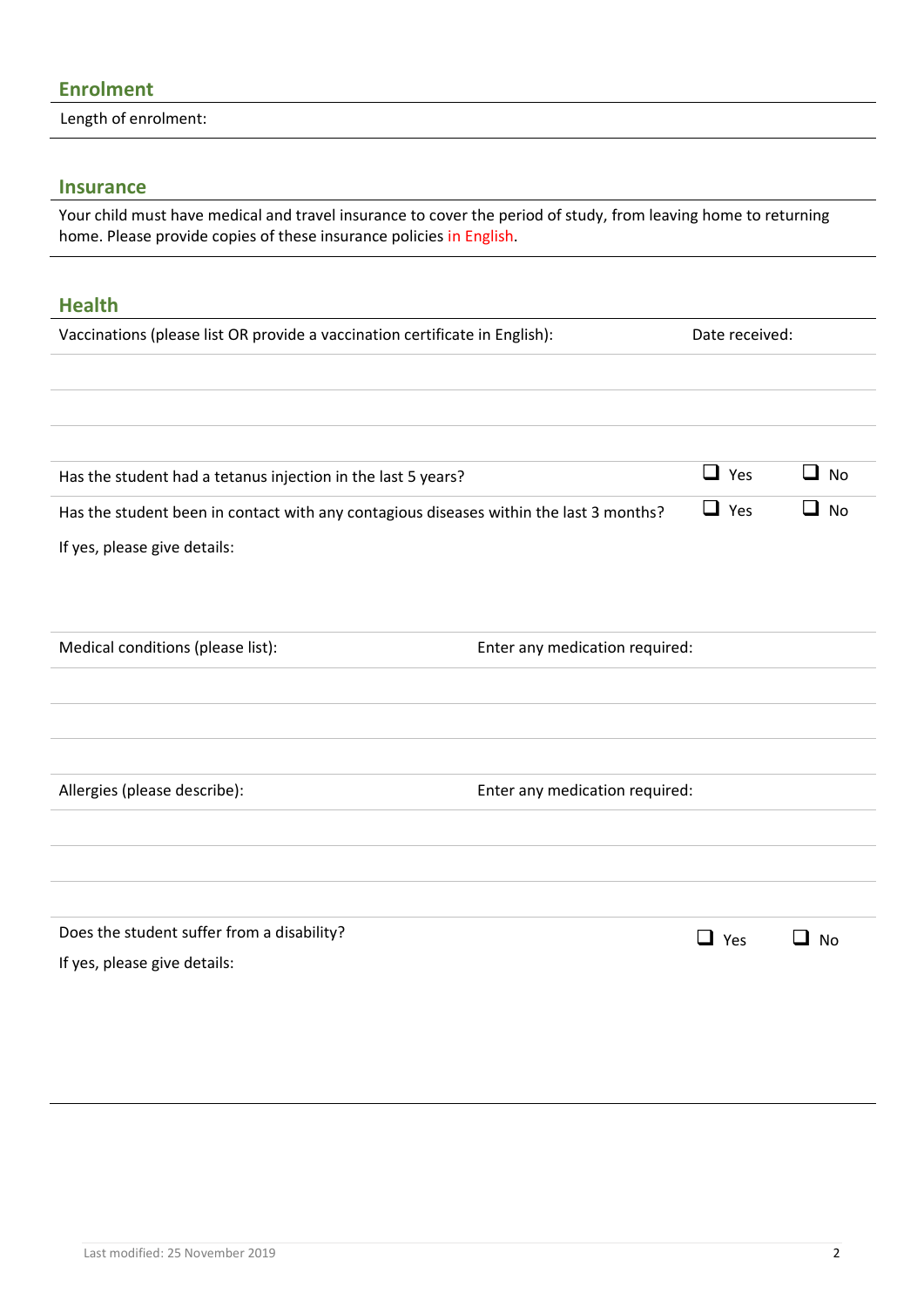#### **Students 10–17 years old**

Students aged 10–17 years must live with a parent or legal guardian, or a residential caregiver.

❑ My child will be living with me (parent/legal guardian). ❑ My child will be living with a designated caregiver (relative or close family friend designated in writing by me, the parent/legal guardian)

Complete the Indemnity Declaration for Designated Caregiver.

❑ My child will be living with a homestay caregiver.

Complete the Indemnity Declaration for Homestay Caregiver.

❑ My child will be living in the school's hostel.

#### **Group students**

Group students must live with an approved school hostel or temporary accommodation with a group supervisor.

- □ School hostel
- ❑ Temporary accommodation (with group supervisor)

#### **Parent/legal guardian living with student in New Zealand**

| Family name:                          |                                        |
|---------------------------------------|----------------------------------------|
| First name:                           |                                        |
| Preferred name:                       |                                        |
| Date of birth: (date/month/year)      | Passport number:                       |
| Nationality: (as shown in passport)   | Passport expiry:                       |
| Date of first entry into New Zealand: | Visa type/status:                      |
| Address (in home country):            | Tick if same as student or enter below |

| Phone (in home country):                                         | Cell phone: |
|------------------------------------------------------------------|-------------|
| Email:                                                           |             |
| Address (in New Zealand):                                        |             |
| This is the address where you and<br>the student will be living. |             |
| Phone (in New Zealand):                                          | Cell phone: |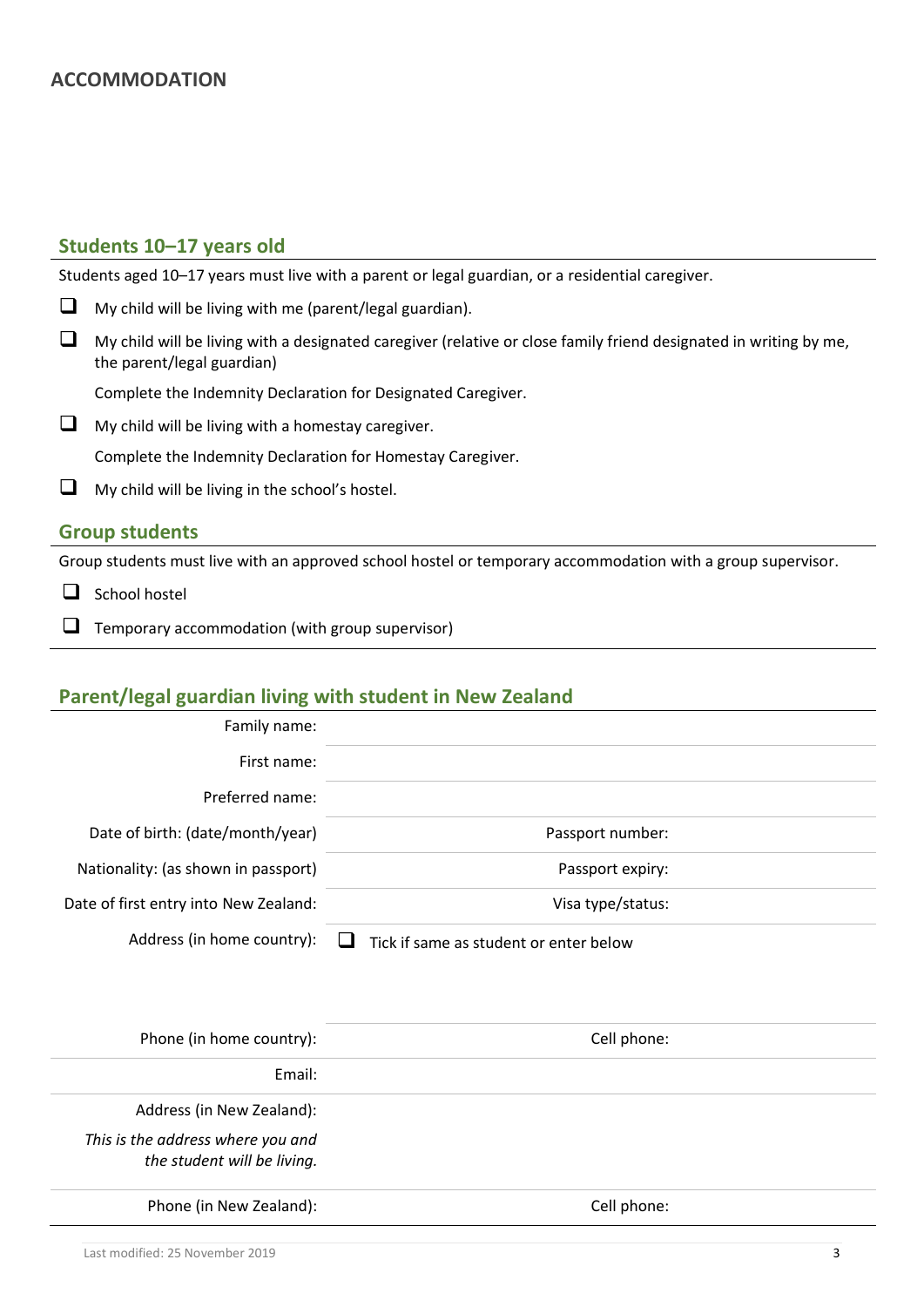|                                                                           | Designated caregiver living with student in New Zealand |  |
|---------------------------------------------------------------------------|---------------------------------------------------------|--|
| Relationship to student:                                                  |                                                         |  |
| Family name:                                                              |                                                         |  |
| First name:                                                               |                                                         |  |
| Preferred name:                                                           |                                                         |  |
| Is the designated caregiver a New Zealand citizen or resident?            |                                                         |  |
| ❏<br>Yes (skip the grey areas below)                                      | □<br>No (complete details in the grey areas below)      |  |
| Date of birth: (date/month/year)                                          | Passport number:                                        |  |
| Nationality: (as shown in passport)                                       | Passport expiry:                                        |  |
| Date of first entry into New Zealand:                                     | Visa type/status:                                       |  |
| Address (in home country):<br>Tick if same as student or enter below<br>ப |                                                         |  |
|                                                                           |                                                         |  |
|                                                                           |                                                         |  |
| Phone (in home country):                                                  | Cell phone:                                             |  |
| Email:                                                                    |                                                         |  |
| Address (in New Zealand):                                                 |                                                         |  |
| This is the address where you and<br>the student will be living.          |                                                         |  |
| Phone (in New Zealand):                                                   | Cellphone:                                              |  |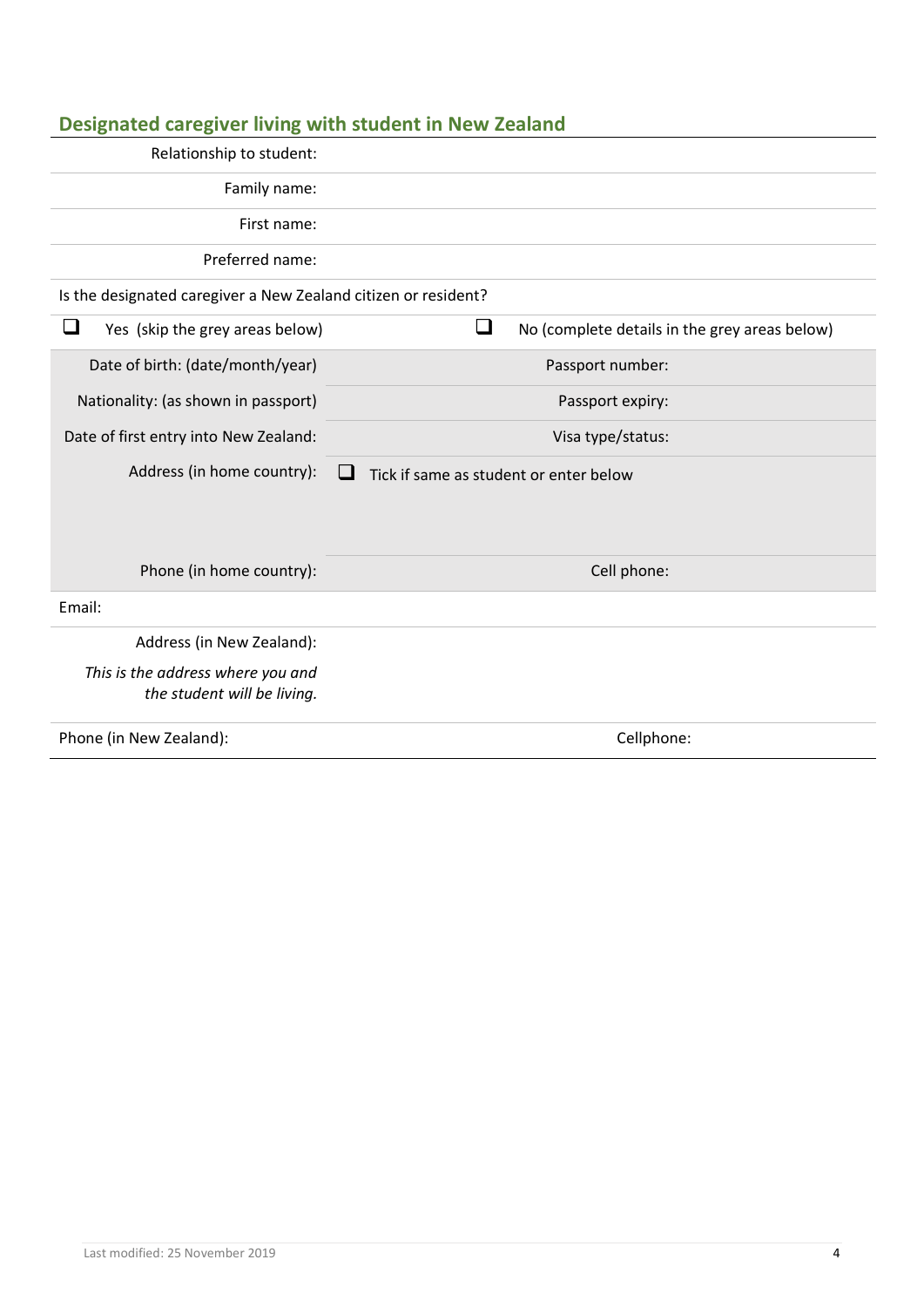#### **ABOUT THE STUDENT**

#### **General information**

Briefly tell us about your aspirations for your child while they live in New Zealand, e.g. reasons for coming to New Zealand.

Briefly, tell us about your child's interests e.g. sports, cultural, music.

**Education** Does your child have any special learning needs? <br> □ Yes (describe below) □ No

### **Previous school(s) in New Zealand** (please answer if applicable)

School name:  $\Box$  Dates enrolled/attended: